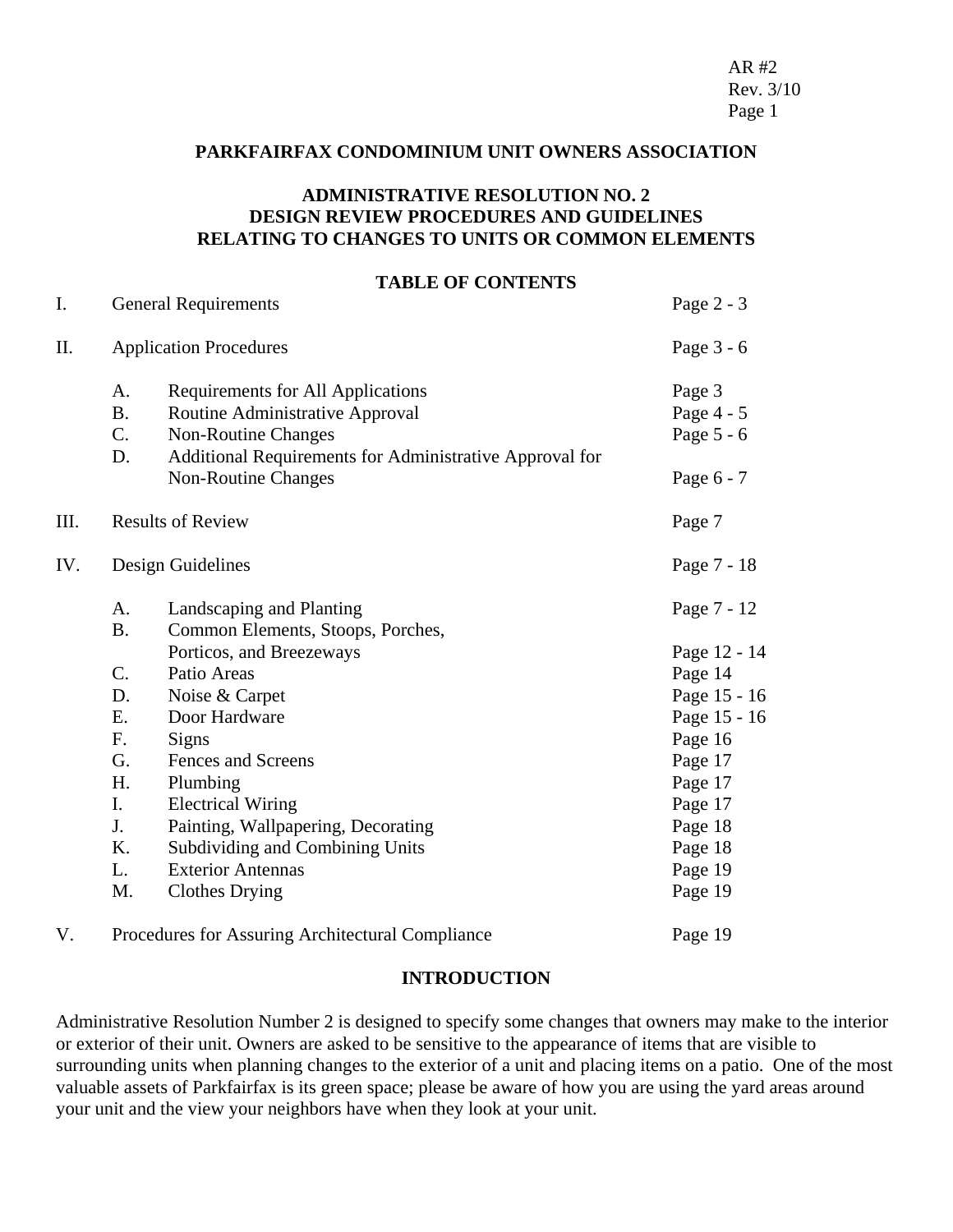### **ADMINISTRATIVE RESOLUTION NO. 2**

### **DESIGN REVIEW PROCEDURES AND GUIDELINES RELATING TO CHANGES TO UNITS OR COMMON ELEMENTS**

**WHEREAS,** Article V, Section 7 of the Parkfairfax Condominium Unit Owners Association Bylaws requires unit owners to obtain prior written consent of the Board of Directors or Covenants Committee, as appropriate, for certain changes to units; **AND** 

**WHEREAS,** changes to the common elements are exclusively within the discretion of the Board of Directors; **AND** 

**WHEREAS,** Article III, Section 18 of the Parkfairfax Condominium Unit Owners Association Bylaws provides for a Covenants Committee to review applications for such changes; **AND** 

**WHEREAS,** the Board of Directors deems it necessary to establish guidelines and procedures for unit owners wishing to make changes to a unit or to the limited, reserved or general common elements.

**NOW THEREFORE, BE IT RESOLVED THAT** the following is adopted and replaces all previous resolutions regarding this topic:

#### **I. GENERAL**

- A. No changes to the exterior of a unit, or to the common elements, limited common elements, and/or reserved common elements may be made without written application to and approval by the Board of Directors, Covenants Committee, or General Manager as appropriate, except as noted in this resolution.
- B. The interior unit changes identified in this resolution also require approval.
- C. Certain changes and additions are prohibited by this resolution.
- D. The unit owners are responsible for assuring that approved changes and additions are made only in accordance with the provisions of this resolution and applicable city ordinances and/or codes.
- E. The unit owners are responsible for maintaining, repairing, and replacing any approved changes and/or additions made to the unit or to the limited, reserved, or general common elements pursuant to an application made in accordance with this resolution.
- F. The unit owners are responsible for any damages to the unit, to the limited, reserved, or general common elements or to other units which may result from approved alterations or additions made to the unit or to the limited, reserved, or general common elements pursuant to an application made in accordance with this resolution. If the unit owner fails to repair such damage within 14 days of notification by the Association, the Association may repair the damage and charge the unit owner for all expenses. Such charges are collectible as assessments pursuant to Administrative Resolution Number Three.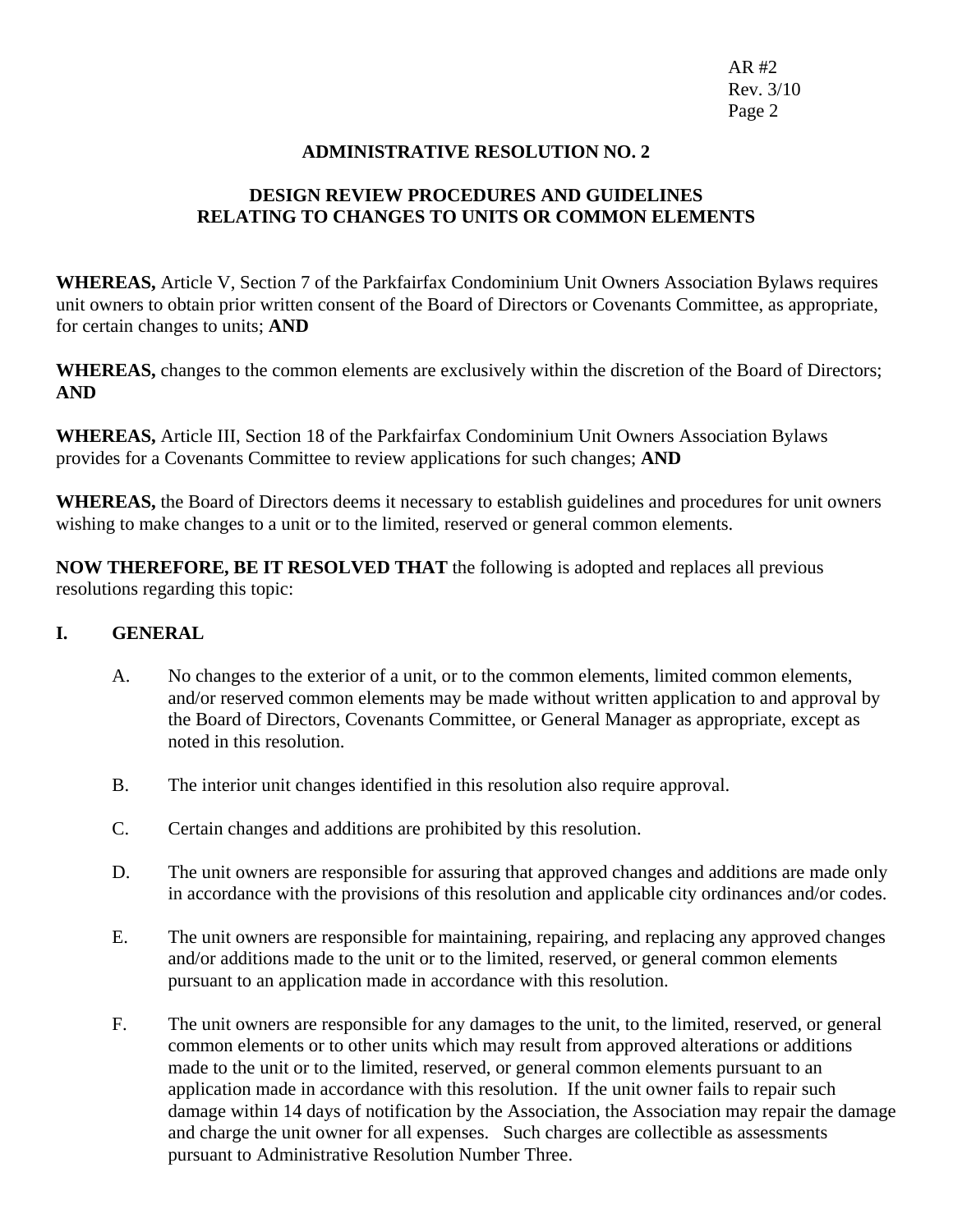- G. Each unit owner must notify any subsequent purchaser or owner of the unit that such purchaser, upon becoming a unit owner, will likewise be subject to these procedures and guidelines and will be responsible for maintaining, repairing and replacing any change or addition made to the unit or to the limited, reserved, or general common elements pursuant to an application made in accordance with this resolution.
- H. No trucks or other motorized vehicles are to be driven on any grass or sidewalk area in the course of implementing any change, including delivery or removal of material from the worksite, for any reason unless authorized by Management.

# **II. APPLICATION PROCEDURES**

- A. Requirements for all Applications
	- 1. Applicants wishing to make any of the changes allowed by this Resolution must submit the proper written application with all appropriate sections completed and any required attachments, samples and additional information. An application is not complete until all necessary materials have been received. Applications may only be submitted by the unit owner or by a tenant with the unit owner's written acknowledgment and agreement to be responsible for the change.
	- 2. Verbal requests will not be considered.
	- 3. Each alteration or addition must be specifically approved even though the intended alteration or improvement conforms to the Condominium Instruments or this resolution, and even when a similar or substantially identical alteration or addition has been previously approved.
	- 4. Since the Association cannot control work performed within a unit, the unit owner is responsible for assuring that any changes or additions are made in conformance with the Condominium Instruments and this resolution and all applicable codes and local ordinances. Failure to comply subjects the unit owner to the remedies set forth in the Condominium Instruments, the Book of Resolutions and the rules and regulations.
	- 5. Approval of any project by the Association does not eliminate the necessity to obtain the required governmental permit(s) nor does obtaining the required governmental permit(s) eliminate the necessity for obtaining Association approval.
	- 6. The Association will not knowingly approve a project which is in violation of the local building or zoning codes.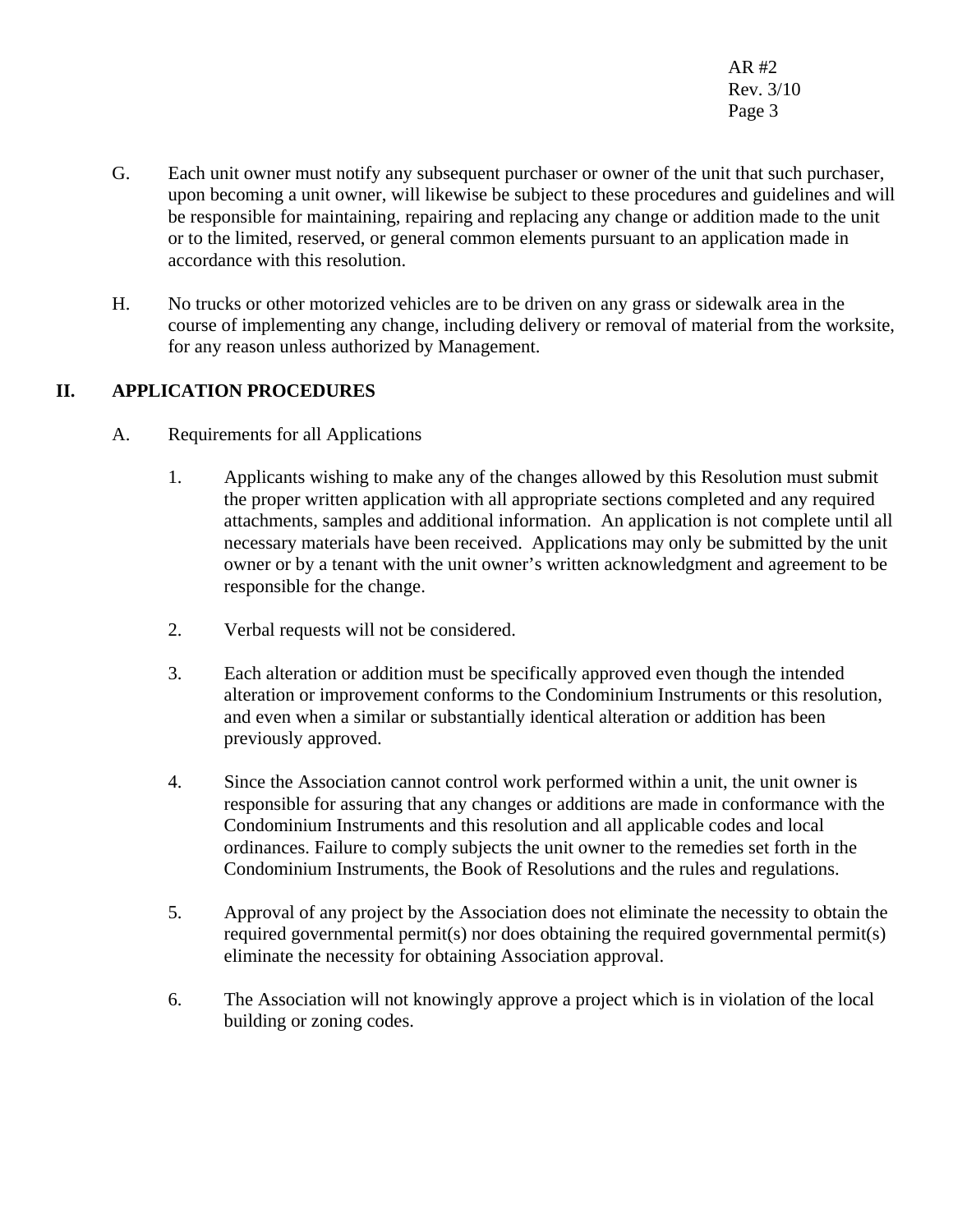- 7. The burden rests with the applicant to demonstrate the acceptability of a proposal. The applicant may submit with the application any materials such as exhibits, petitions, photographs, experts' statements, and the like, that the applicant deems necessary. The applicant may request an opportunity to appear before the Covenants Committee, along with any witnesses the applicant desires to have testify.
- B. Routine Administrative Approval

Wherever in this resolution it states that "Administrative Approval only is required," the following shall apply:

- 1. Routine administrative approval shall apply only to the items listed in Section II.B.6 below and only to the extent that the item to be installed conforms exactly with standard specifications developed and approved by the Board of Directors and on file in the Association Office.
- 2. An applicant must file a proper application with the Covenants Administrator (the "Administrator") at the Association Office.
- 3. The General Manager will ascertain whether a proposed change or addition conforms exactly to approved specifications.
- 4. If a proposed change or addition conforms exactly to approved specifications, the General Manager may approve the application. One copy of the approved application shall be returned to the applicant, one copy shall be filed with the Covenants Committee, and the original shall be maintained in the unit file.
- 5. If an application in any way varies from approved specifications, the General Manager may not approve the application. The applicant will be informed of the disapproval and be given the right to appeal the General Manager's decision to the Covenants Committee.
- 6. Standard specifications have been developed and approved by the Board of Directors, and must be adhered to when requesting Routine Administrative Approvals. The following changes require an Administrative Application for Routine Changes:
	- a. Painting and Staining of Front Doors
	- b. Door Hardware on Front Doors
	- c. Replacement of Front Doors
	- d. Front Door Stoop Lighting
	- e. Stoop Railings
	- f. Storm Door/Screen Doors
	- g. Attic Stairs
	- h. Washing Machines
	- I. (1) Dryers
		- (2) Permanently Installed Dryer Vents
	- j. Dishwashers
	- k. Air Conditioning or Combination Air Conditioning and Heating Units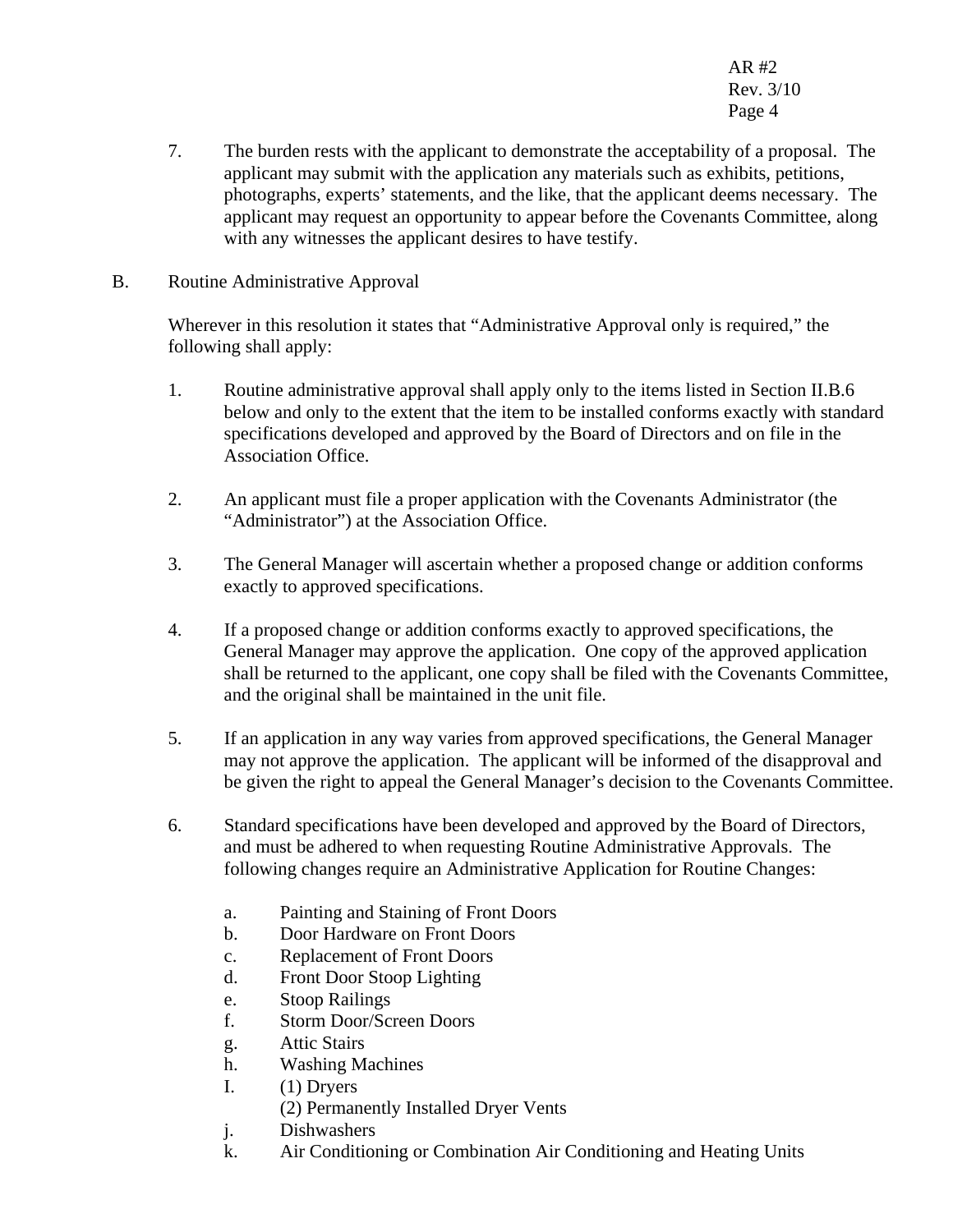- l. Removal of Steam Heating System (interior unit pipes and radiators)
- m. Plant Hangers and Flag Holders
- n. Replacement windows: in styles approved by the Board of Directors subject to application and approval procedures as set forth in Section II.D of this resolution
- o. Fans: kitchen and bath exhaust fans and permanent clothes dryer vents, subject to completion of application and approval procedures as set forth in Section II.D of this resolution
- p. Attic lighting and flooring: permitted pursuant to specifications in Policy resolution Number Twelve subject to completion of application and approval procedures as set forth in section II.D of this Resolution
- q. Window and/or Door Shutters
- r. Replacement Back Doors with Sidelights: subject to completion of application and approval procedures as set forth in Section II.D of this resolution
- s. Breezeway Fence Removal and/or Replacement: subject to completion of application and approval procedures as set forth in Section II.D of this resolution
- t. Back Door Lighting
- u. Outside Electric Receptacle
- v. Security Guards for Metal Kitchen & Bath Windows
- C. Non-Routine Changes

Permitted changes for which specifications have been developed and approved by the Board of Directors, and which require the completion of a Covenants Application for Non-Routine Change, with final approval of the Covenants Committee, include the following:

- 1. Central System Packaged Split System Electric Heat Pumps: per specifications approved by the Board of Directors, subject to completion of application and approval procedures as set forth in Section II.D of this resolution.
- 2. Central through-the-wall heat pumps and air conditioner/heat pump replacements with sleeve removal: per specifications approved by the Board of Directors, subject to completion of application and approval procedures as set forth in Section II.D of this resolution.
- 3. Decks and patios: per specifications approved by the Board of Directors, and subject to application and approval procedures as set forth in Section II.D of this resolution.
- 4. Gates, Arbors, and Trellises: per specifications approved by the Board of Directors, and subject to application and approval procedures as set forth in Section II.D of this resolution.
- 5. Water features: per specifications approved by the Board of Directors, and subject to application and approval procedures as set forth in Section II.D of the resolution.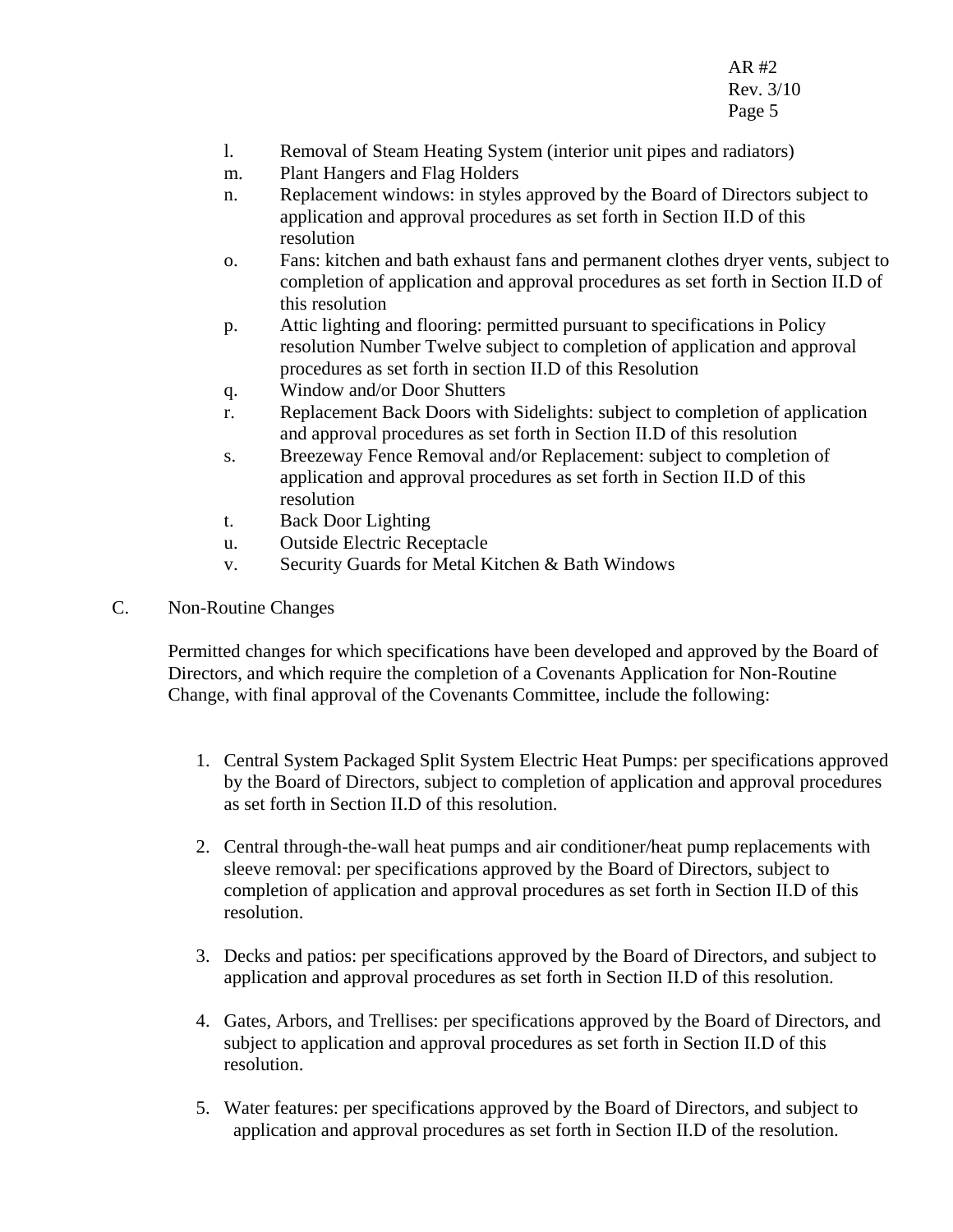6. Any other changes or additions require using a Covenants Application for Non-Routine Change.

D. Additional Requirements for Routine Administrative Approval and for Non-Routine Changes.

For major structural changes, or for other changes not covered under Section II.B and II.C above and which are not specifically prohibited by this resolution, applicants must use an Application for Non-Routine Change, and must meet the following requirements, as appropriate:

- 1. Where the change affects common utilities or involves temporary interruption of common utility service, applicants must make arrangements with the Association Office. Water shut-off require at least 24 hours advance notice. Gas shut-off requires at least 10 days advance notice. Notice must be given to the Association office during normal working hours. Common utility service may not be interrupted except between the hours of 9:00 a.m. and 3:00 p.m. on weekdays. Service may not be interrupted on weekends or Federally observed holidays.
- 2. Applicants are responsible for daily removal and proper disposal of all debris generated in the course of the change.
- 3. For structural changes, the following may be required, to the extent applicable:
	- a. Submission consisting of:
		- (1) Floor plans/final drawings
		- (2) Names of contractors/mechanics
		- (3) A construction schedule
		- (4) Proposed contracts, copy of contractors' license and mechanic's lien release
		- (5) Certificate of Insurance from contractor
		- (6) Indemnification Agreement
		- (7) Acknowledgment of the application by other unit owners involved or affected, if any
		- (8) Such other information as the Covenants Committee may require
	- b. The Board of Directors, Covenants Committee or General Manager, as appropriate, shall act on the submission and give notice to the applicant within forty five (45) days after receipt of all necessary information.
- 4. Administrative Requirements
	- a. Applicant must inform the Association Office of date on which construction starts.
	- b. If applicant desires to make changes during construction, a revised application must be submitted to, and be approved by, the Covenants Committee or General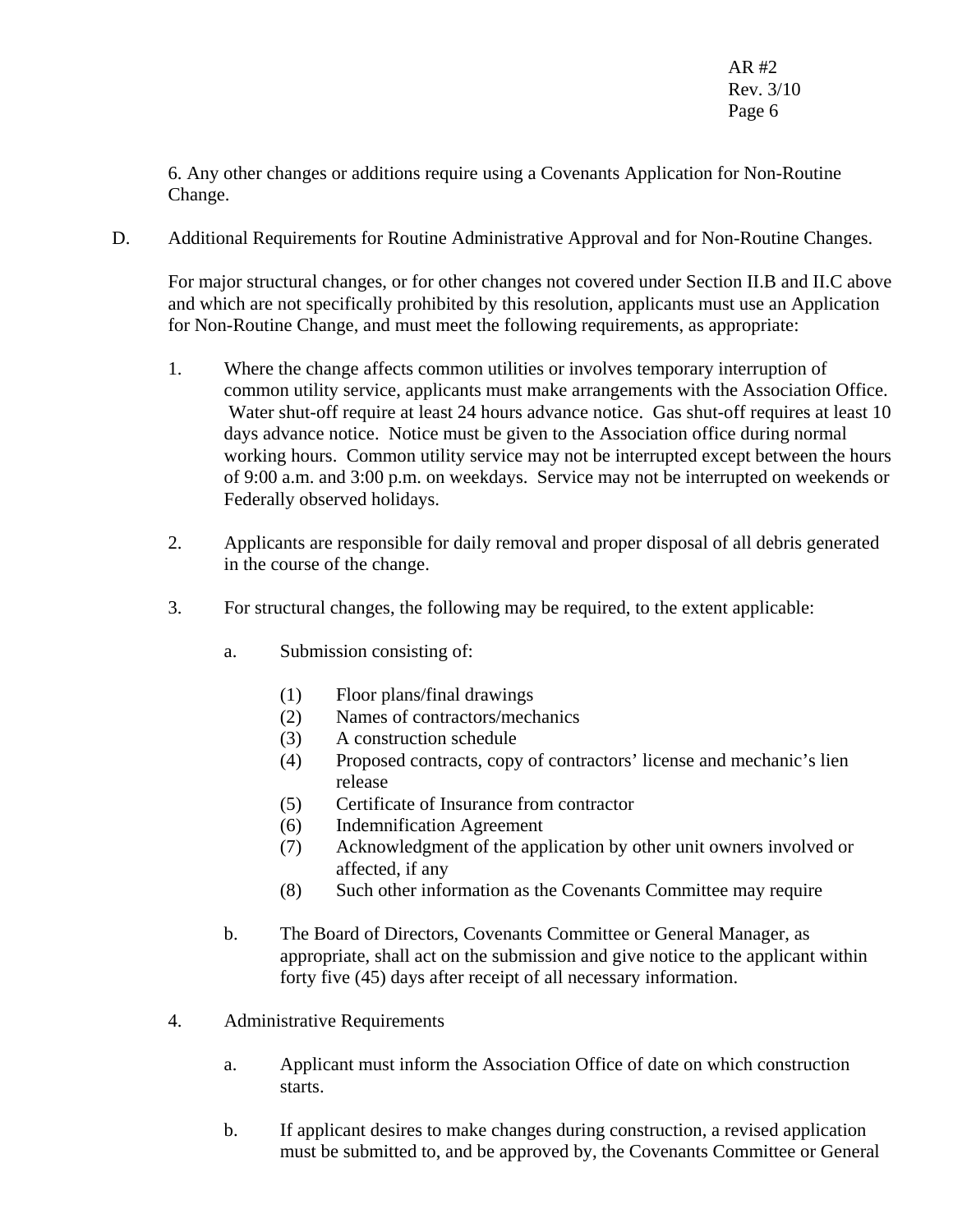Manager, as appropriate, before work may continue.

- c. Applicant must provide the Association Office with notice of completion. Upon completion, or at any time, the Covenants Committee or its agent may inspect the unit and common elements to assure that construction is in compliance with approved plans.
- d. Failure of the Association to inspect the finished work does not relieve the applicant from responsibility to make any changes necessary to conform with the application as approved by the Covenants Committee or General Manager, as appropriate.

## **III. RESULTS OF APPLICATION REVIEW**

- A. The applicant shall be informed in writing of the decision.
- B. If the Board of Directors, Covenants Committee or General Manager, as appropriate, fails to render a decision regarding the application within forty-five (45) days from the date of receipt of all necessary information by the Association, the request shall be considered to have been approved.
- C. If an application is rejected, the reason(s) for disapproval shall be stated as part of the written decision. An application rejected by the General Manager, may be appealed to the Covenants Committee.
- D. The applicant or any affected unit owner may request reconsideration of a decision if new or additional information, which might clarify the application or demonstrate its acceptability, can be provided. The applicant or an affected unit owner must request such reconsideration by the Covenants Committee or General Manager as appropriate before a decision may be appealed to the Board of Directors.
- E. Final decisions of the Covenants Committee or General Manager may be appealed to the Board of Directors as described in Policy Resolution Four, Part II, Requests for Reconsideration and Appeals.
- F. Copies of all requests for review will be filed according to unit address, along with the written decision and a statement of any action taken. There will be a cross-index which groups cases into types, for future reference. This index shall be made available, upon request, to any unit owner considering an alteration or change.
- G. All approvals shall expire one (1) year after the date of approval if the construction/installation of the item approved has not been completed. In this event, a new application must be submitted.

## **IV. DESIGN GUIDELINES**

A. Landscaping and Planting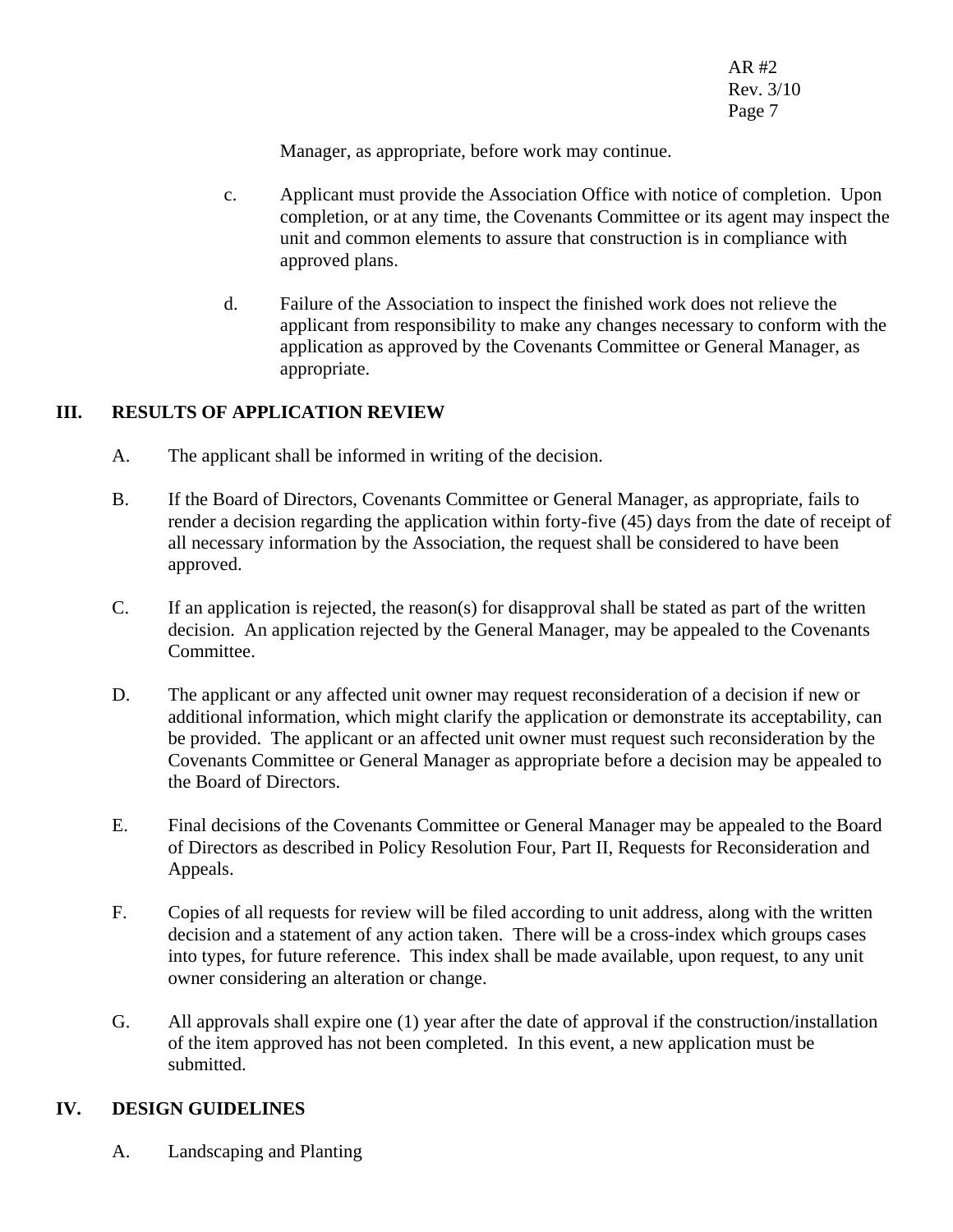Plantings, ranging from annual flowers to permanent landscaping, are allowed on the common element under certain conditions. The area in which plants are placed governs the types of plantings used and the types of permissions which must be obtained before planting. The following sections refer to: (1) general guidelines for all types of plantings, (2) vegetable gardens, (3) plantings in the limited common element patio area, (4) plantings in the common area within 10 feet of a door or exterior walls, and (5) common element gardens which extend or are placed beyond the 10-foot limit.

- 1. General Guidelines: (unless otherwise noted herein)
	- a. Permanent landscaping and planting require approval of the Covenants Committee. Prior to installation, residents must submit a Covenants Application for Non-Routine Change describing the location, plants and/or garden to be installed.
	- b. All areas of the general common elements or limited or reserved common elements proposed for additions of plantings may be inspected by Management or a member of the Covenants Committee prior to approval of the application.
	- c. Except for turf (grass) or large trees, yellow stakes are a signal that the resident is caring for his or her limited or reserved common element. Such yellow stakes convey a message to the landscape crew and contractors to stay out of that area (the area is designated as either limited or reserved common element or areas around front stoop). This means that the yellow staked areas will not be mulched, will not have leaves removed, and will not have hedges or shrubs pruned. If a unit owner wants these services, the yellow stakes must be removed. If the area is not being properly maintained, the unit owner will be notified and given 10 days to bring the area into compliance. If after 10 days the area is still not in compliance, the yellow stakes will be removed and the necessary landscape tasks performed. Yellow stakes are available at the Association Office free of charge.
	- d. Trees, hedges, and shrubs which restrict sight lines for vehicular traffic shall be trimmed or removed, as appropriate.
	- e. Landscaped areas may include a border in the landscape design, provided that the border is no taller than twelve inches (12") at its highest point. Materials used to create such borders shall be brick, stone, wood, or plastic edging, all of which shall be in earthtone colors. Precast concrete borders in white or earthtone colors are permitted. (No cinder block, decorative or otherwise, will be permitted.) If the terrain requires an adjustment to the height limitation, prior Covenants Committee approval is required.
	- f. Plantings or gardens must represent a contribution to the aesthetic improvement of Parkfairfax.
	- g. The Covenants Committee may require that Management provide satisfactory evidence that contiguous and affected neighbors have received notice of the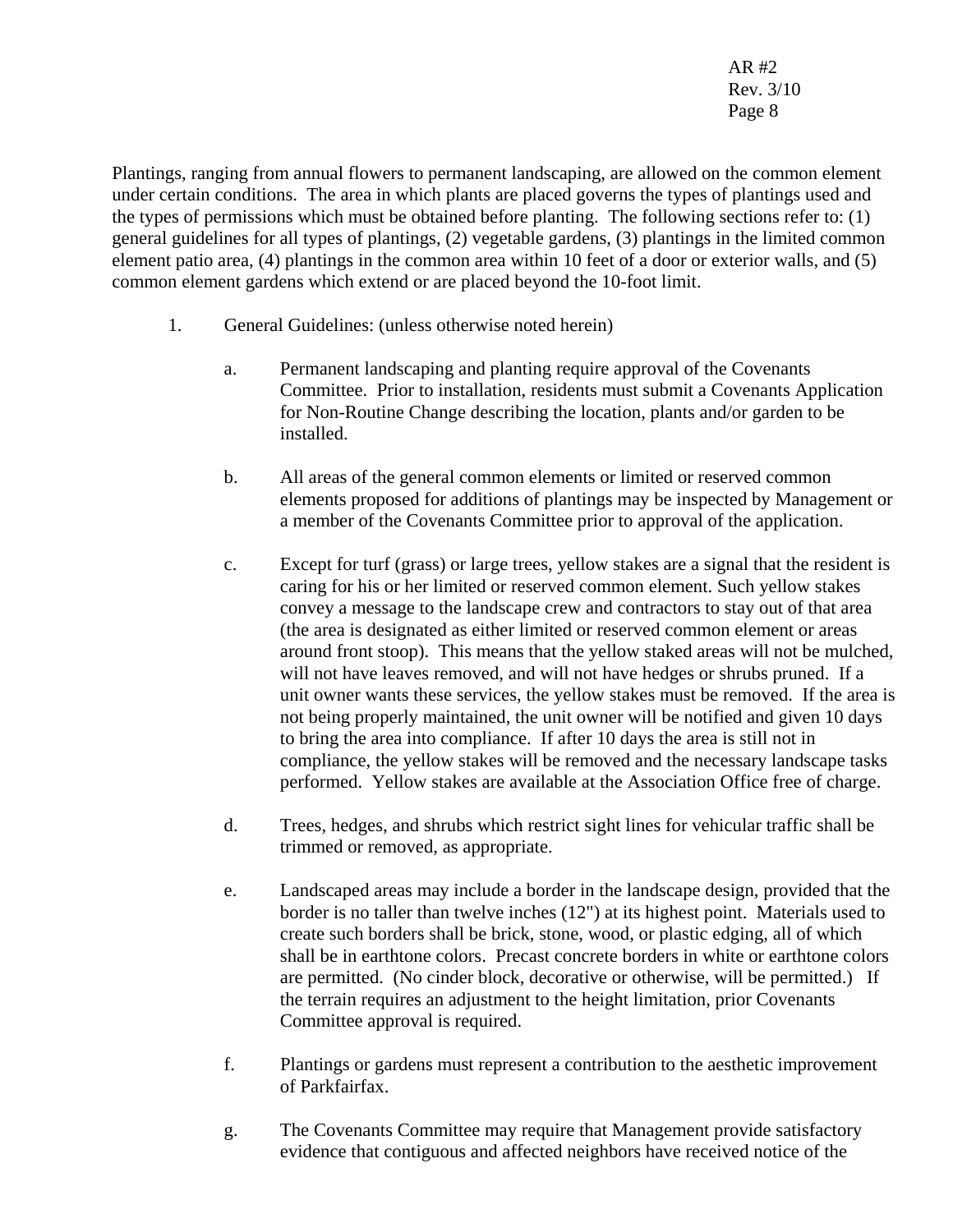proposed addition.

- h. Applications will be disapproved if plantings interfere with the following:
	- Air conditioners
	- Windows
	- Hatch well covers
	- Drainage or pedestrian traffic flow or if such installation would contribute to erosion or other building problems
- I. The following are **not** permitted under any circumstances:
	- Metal edging
	- Ornamental borders and/or lawn ornaments, such as plastic animals, plastic sunflowers or pink flamingos
	- **Composting**
	- Bamboo. Removal of bamboo will be at the responsible unit owner's expense.
	- Lattice work of any type, including trellises and other types of flower supports.
	- Common Element Patios, which are defined as an area specifically designed as a patio, which is not limited common element appurtenant to a unit as shown on the plats and plans.
- j. Maintenance of Plantings
	- (1) Any unit owner who installs plantings or a garden is solely responsible for maintenance and upkeep of the installation. **In the absence of proper maintenance, the Association reserves the right, after notice, to perform such maintenance at the expense of the unit owner.**
	- (2) The Association, after notice and hearing, may revoke any temporary permit to use the common elements (under a grant of Reserved Common Element authority), and remove a garden at the unit owner's expense.
- k. Common, limited common, or reserve common element plantings must be within the borders of the designated area, and must be maintained by the unit owner.
	- 2. Vegetable Gardens in Common or Limited Common Element Areas.
		- a. Residents may plant seasonal vegetables in their limited common element patio area (20 feet out from the back door) or in the common element area that extends 10 feet from their front or side walls with Covenants Committee approval. Vegetables may also be included in plans for common element extended gardens (see section IV.A.5 below).
		- b. Items planted in vegetable gardens must not exceed 4 feet (48") in height at maturity.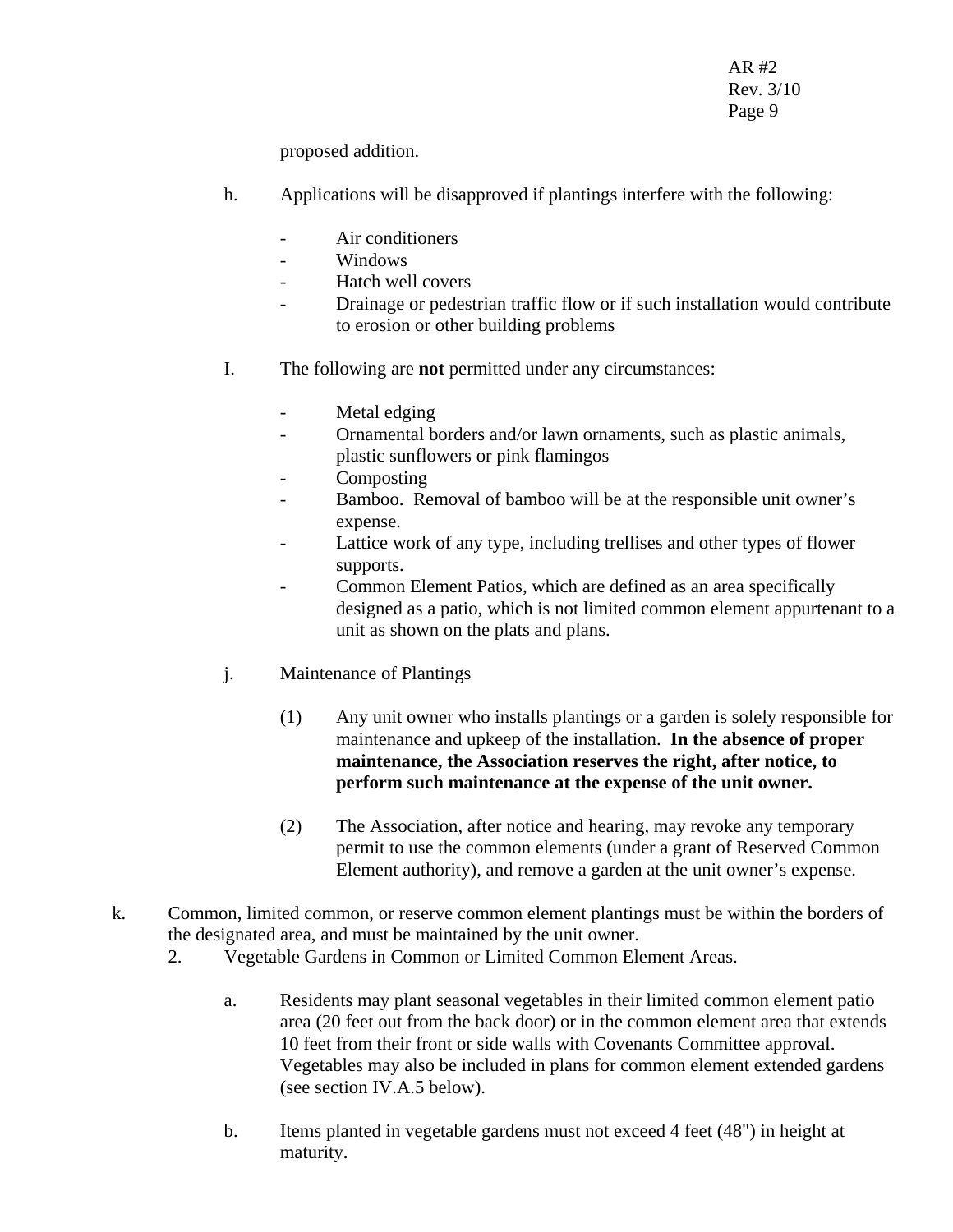- c. If vegetable plantings require support with trellises, the resident planting the vegetables must comply with the specifications for trellises.
- d. Dead vegetable plants higher than ground level must be removed from the garden at the end of the season.
- e. Items 3.b through 3.e of the section entitled "Plantings in Limited Common Element Area" also apply to this section.
- 3. Plantings in Limited Common Element Patio Area.
	- a. Residents may plant flowers, shrubs, and ornamental trees on the limited common element patio areas up to twenty feet (20') out from the back door of the unit prior to approval by the Covenants Committee. Flowers which are annuals and which are planted on the common, limited common, or reserve common elements do not require Covenants Committee approval.
	- b. Prior to any installation of raised flower beds against unit walls, the brick of the unit must first be treated with 2 applications of foundation coating to seal the brick from moisture, and a moisture barrier of 6 mil. plastic placed between the brick and soil backfill. This procedure will alleviate the possibility of water logged soil against the brick causing any moisture seepage to the interior plaster.
	- c. If access to the area is unreasonably restricted for maintenance personnel or equipment by the unit owner's landscaping and planting, the Association shall not be held responsible for grounds maintenance. Failure to properly maintain such landscaping and planting may constitute a violation of this resolution and the Association may, with notice, enter the area to carry out necessary maintenance, including removal of plant material. Notice may be waived in emergency situations. All expenses incurred as a result of this maintenance shall be assessed to the unit owner.
	- d. In the event the Association requires access to a building which is bordered by a unit owner's garden, the Association will attempt to preserve the garden as much as practical. However, the Association will not be responsible for any damage that may result to a unit owner's garden from the Association's inability to access the building.
- 4. Plantings Within 10 Feet of the Front or Side Walls of Unit.
	- a. Residents may plant flowers, shrubs, and ornamental trees on the common element within ten feet (10') from the front or side wall of their unit prior to approval by the Covenants Committee, providing that the ten foot (10') limit does not cross any sidewalk. The resident must apply for approval of such plantings within 30 days of installation. Flowers which are annuals and which are planted on the common, limited common, or reserve common elements do not require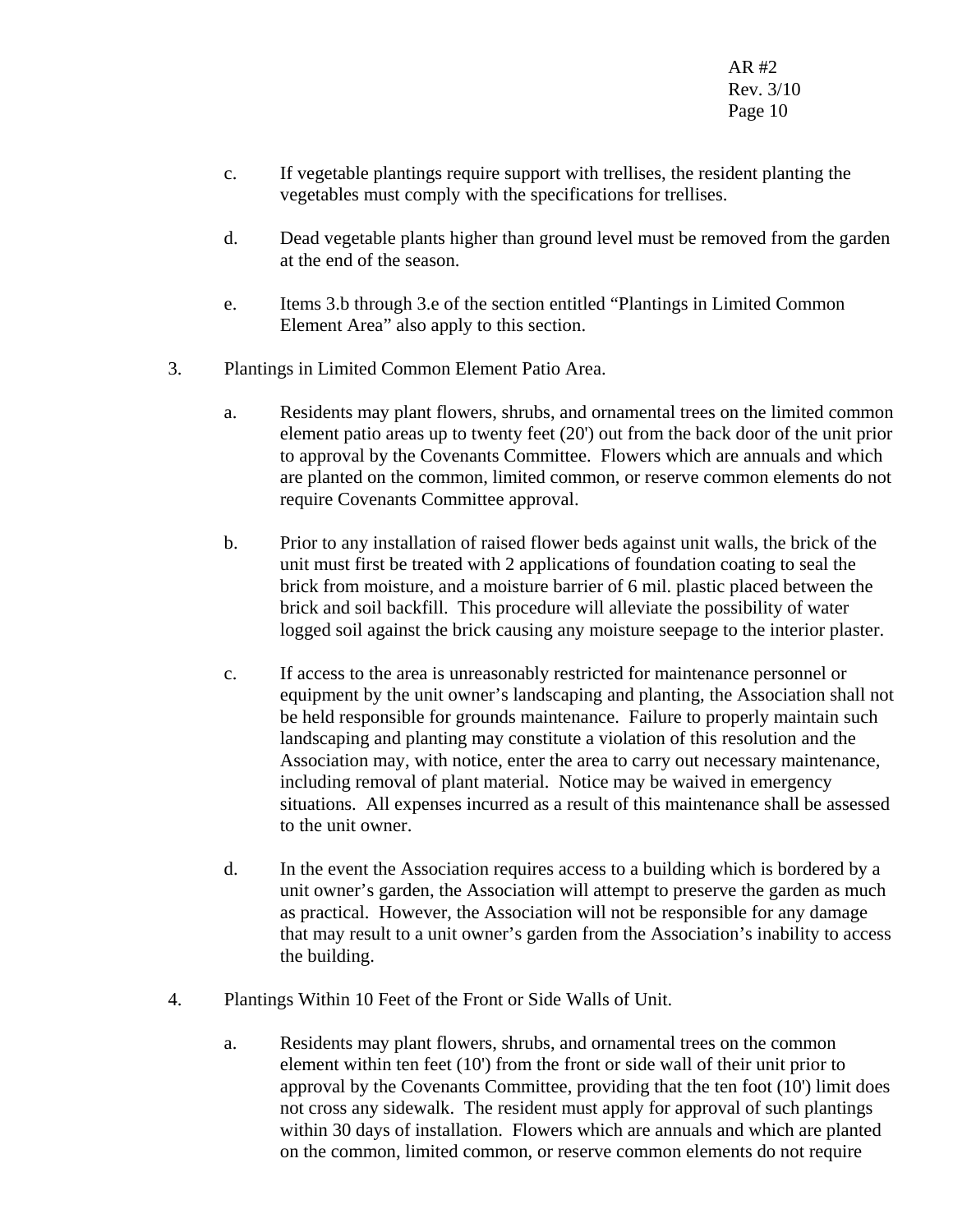Covenants Committee approval.

The application must include the liability and care responsibility sections of the current Covenants Application for Non-Routine Change and must be signed by all unit owners of record. The Association may inspect the plantings and if it is determined that the plantings are inappropriate, inconsistent with the aesthetics or conditions of the area or otherwise do not meet the standards set forth in this resolution, the Covenants Committee may require that the plants be removed or relocated and the area restored to its prior condition at the unit owner's expense.

- b. Items 3.b. through 3.e. of the section entitled "Plantings in Limited Common Patio area" also apply to this section.
- 5. Common Element Extended Gardens.
	- a. Gardens which extend beyond or are placed beyond the 20 foot limit at the rear of a unit and/or the 10 foot limit at the front or side of a unit (as described above) may be allowed by the Covenants Committee under certain conditions, including an assessment by the committee of the contributions that such a garden would make to the overall landscaping of Parkfairfax.
	- b. Approval of the Covenants Committee is required **before** a common element extended garden is installed. The application to the Covenants Committee shall consist of a completed Covenants Application for Non-Routine Change and a detailed plan. If the Covenants Committee recommends approval, it will request that a representative of management conduct a physical inspection of the proposed site before final approval is granted.
	- c. The Covenants Administrator shall notify the residents of nearby and/or affected units (those who would see the garden from their units) when an application for a common element extended garden is to be reviewed by the Covenants Committee. Along with the application, the Covenants Administrator shall supply to the Covenants Committee dated proof of notice to contiguous and affected neighbors that an application for a common element garden is being submitted. The Covenants Committee will review the notice to ensure that the neighbors have had adequate time to comment, and may delay its decision for one month to allow for that comment period.
	- d. The unit owner who installs the common element extended garden is solely responsible for the maintenance of the installation.
	- e. The unit owner, upon resale of the unit, relinquishes all rights to any plant materials in the common element extended garden unless the Board of Directors grants the unit owner written permission to remove the garden or any plants therein. The resale purchaser then assumes the responsibility to maintain the common element extended garden.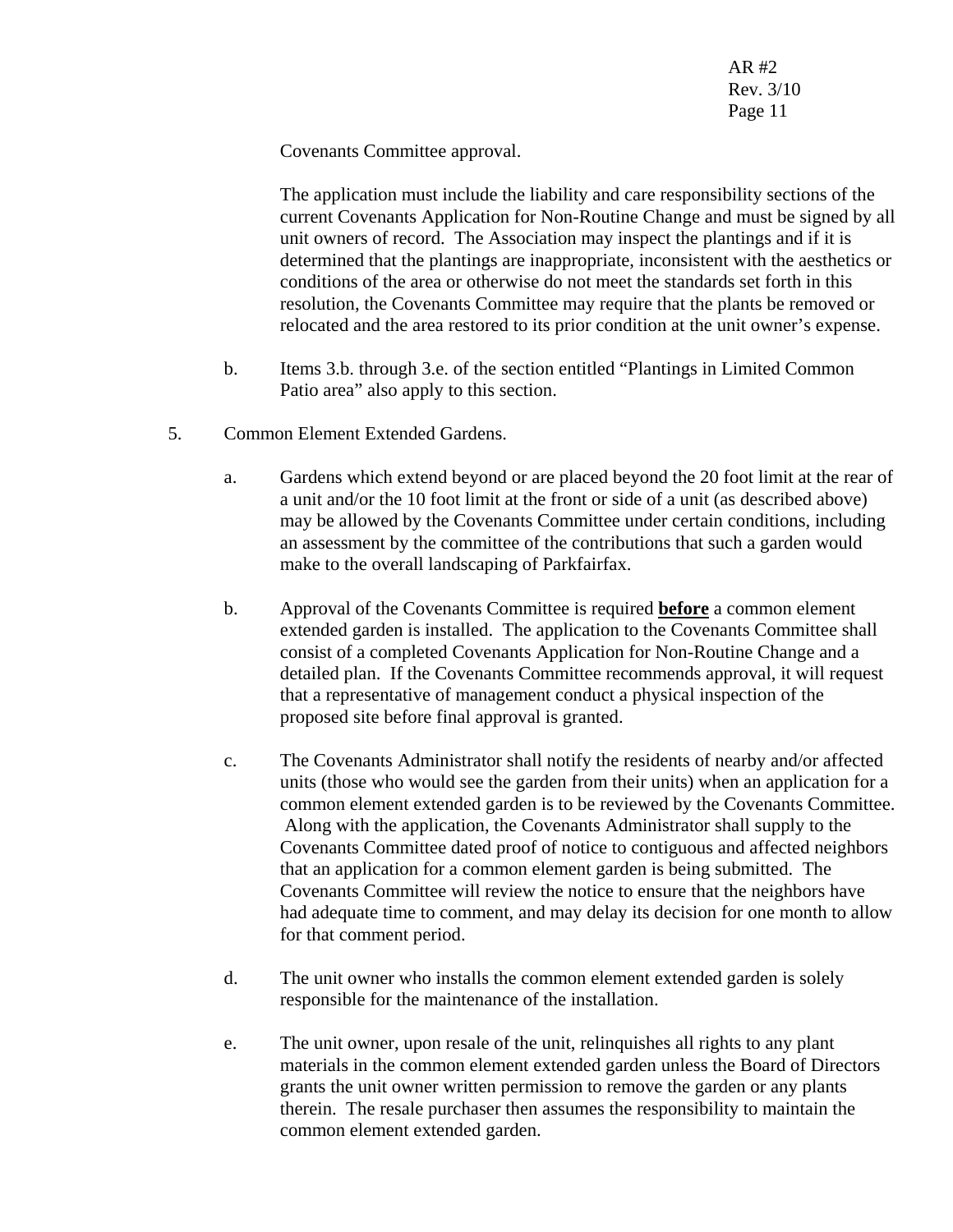- f. If access to the area of the common element extended garden is unreasonably restricted for maintenance personnel or equipment, the Association shall not be held responsible for grounds maintenance. Failure to properly maintain such landscaping and planting may constitute a violation of this resolution and the Association may, with notice, enter the area to carry out necessary maintenance, including removal of plant material. Notice may be waived in emergency situations. All expenses incurred as a result of this maintenance shall be assessed to the unit owner.
- B. Common Elements, Stoops, Porches, Porticos, and Breezeways.
	- 1. General Conditions.
		- a. All items placed on the common elements, including limited or reserved common elements, whether or not approved by the Association, and whether placed there by a unit owner or occupant, are placed on the common elements at the risk of the owner or occupant. The Association does not assume any liability for any damage, destruction or loss to any item placed on the common elements.
		- b. Items left overnight on the general common elements (which does not include the limited or reserved common elements) shall constitute a violation and will be removed by the Association, with notice, at the expense of the unit owner. The only exceptions to this are:
			- (1) Items expressly allowed by this resolution or application to and approved by the General Manager or Covenants Committee as applicable.
			- (2) Annual flowers and vegetables as allowed under paragraph IV.A.2.a and IV.A.4.a.
			- (3) Hose hangers as allowed under paragraph IV.B.1.e.
			- (4) Grills placed adjacent to the stoop as allowed under paragraph IV.B.4.c.
		- c. Nothing may be placed on the common elements which will present an eyesore, a hazard, a cluttered appearance, or would otherwise be disharmonious with the common elements.
		- d. Any items which are not properly maintained or are improperly stored on the common element may be removed by the Association, with notice, at the expense of the unit owner. Any material or items that may be considered a hazard may be removed immediately by the Association without notice.
		- e. Nothing may be attached or chained to the building or common elements, including trees and shrubbery accept as unless expressly allowed by this resolution or application to and approved by the General Manager or Covenants Committee as applicable. The only exception is hose hangers, which are permitted to be hung on the exterior of the building provided the hanger is plastic, polypropylene or made of a non-rusting coated metal material. Hose hanger colors may be white, green, or earthtone on white buildings and red, green, or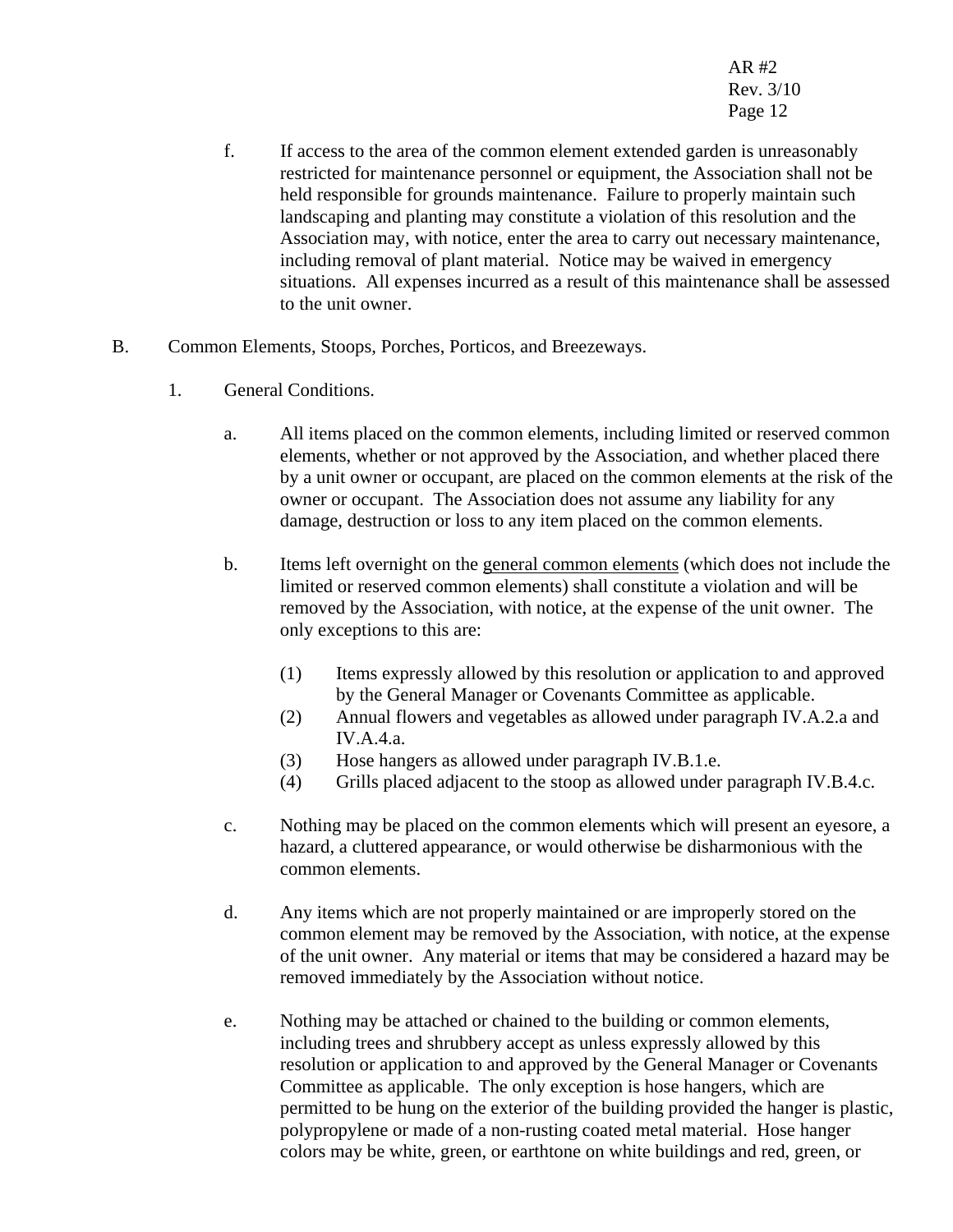earthtone on red brick buildings. Hose hangers should be placed in an area as close to the spigot as possible. Generally, the hose hanger should be placed in an inconspicuous area not visible from the street.

- f. Painting or carpeting of stoops, porches, or breezeways is strictly prohibited.
- g. Other than those items described in paragraph IV.B.4 below, no items may be placed on the common or limited or reserved common elements without first obtaining approval.
- 2. The following are examples of items that will not be permitted to be installed or to be left on any part of the general, limited, or reserved common element, unless otherwise expressly approved by the Board of Directors. Such Items will be removed by the Association, with notice, at the expense of the unit owner.
	- a. Permanently installed outdoor barbecues.
	- b. Monolithic concrete slab paving.
	- c. Empty flower pots and other miscellaneous gardening supplies and equipment when not in use.
	- d. Storage Sheds.
	- e. Playhouses, dog houses or similar structures.
	- f. Free standing flag poles.
	- g. Campers/RV's.
	- h. Boats (including canoes and kayaks).
	- I. Tents/awnings.
	- j. Rugs/carpets.
	- k. Appliances.
	- l. Trash cans and recycling bins.
	- m. Furniture (other than outdoor lawn furniture).
	- n. Excessive or poorly maintained outdoor lawn furniture.
	- o. Bicycles, motorcycles or mopeds.
	- p. Building materials.
	- q. Electronic insect traps.
	- r. Solar collectors.
	- s. Flammable materials, including gas, kerosene, or propane tanks unless attached to a grill, etc.
	- t. Wading pools.
	- u. Motorcycles or mopeds, except on lanes and cul-de-sacs.
	- v. Fire Pits
- 3. All exterior changes or additions not specifically prohibited in Section IV.B.2, require written application and approval. Written specifications for most changes are available at the Association Office.
- 4. The following are permitted without approval, on the stoops, porches, breezeways and porticos: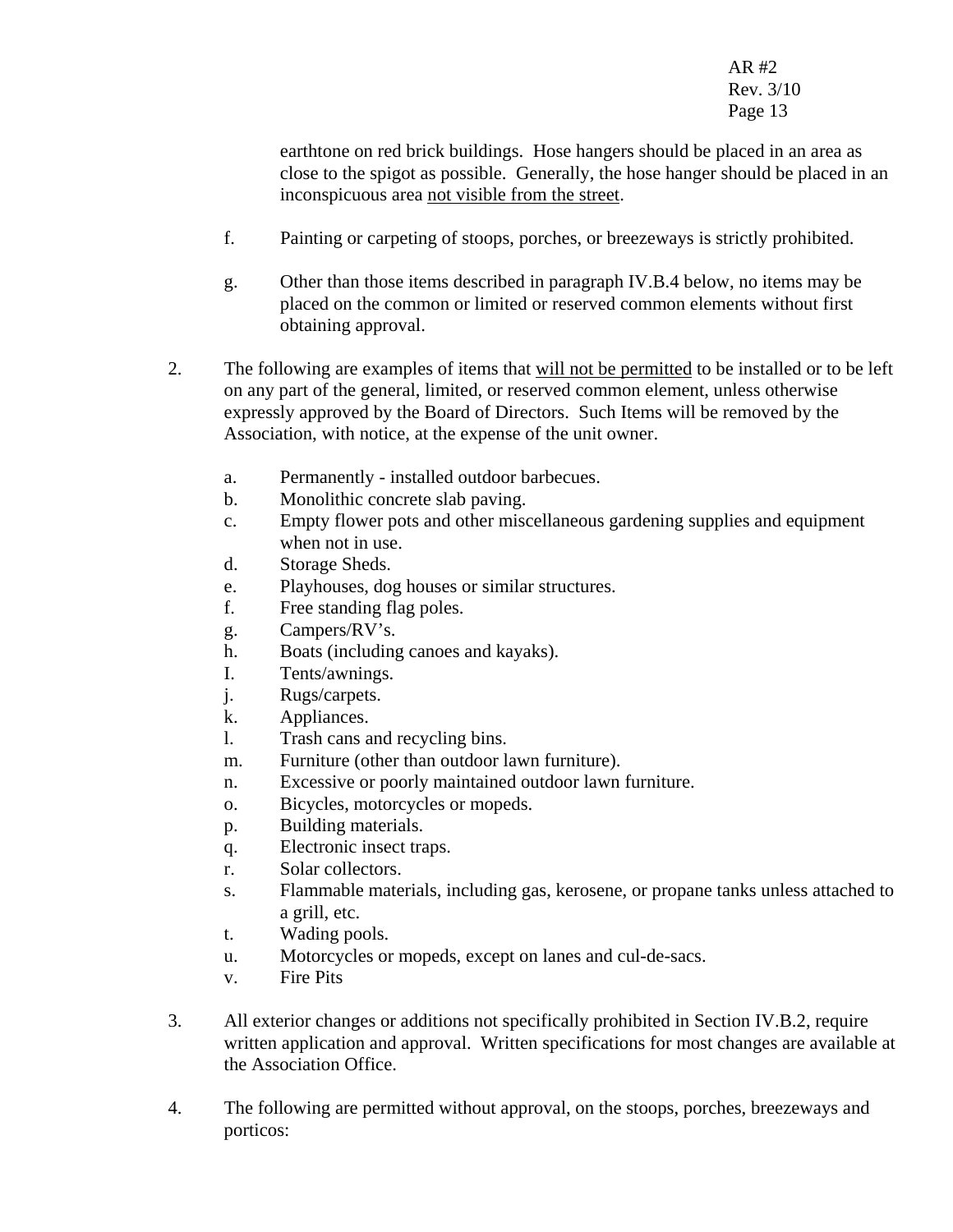- a. Potted plants.
- b. Statuary (natural, ceramic, unpainted, no more that 24" in height).
- c. 1 grill per unit (not to exceed 24" in height) can be placed immediately adjacent to the stoop on the common elements.
- d. Chimineas are permitted, but cannot be within 10 feet of combustible materials and cannot be placed within 15 feet from the building and 4 feet from shrubs and trees and must comply with City ordinance, subject to change by the City of Alexandria.
- e. On stoops, outdoor furniture of a size appropriate to the stoop. (Indoor furniture is not permitted on the stoops overnight.)
- f. On breezeways, porticos and porches: 1 free standing swing, or 1 bench, or 2 outdoor chairs and a table not to exceed 24" in diameter are permitted for each unit.
- C. Patio Areas
	- 1. Certain items are allowed in patio areas but not on other parts of the limited, reserved, or general common elements. These include:
		- a. Storage boxes.
		- b. Sandboxes.
		- c. Small toys.
		- d. Bird houses and feeders.

Requirements for these items are described in section IV.C.2.

- 2. The following items are allowed on the patio areas without approval:
	- a. Table with/without an umbrella; benches or chairs; chaise lounges; end tables; grills.
	- b. One (1) large storage box not to exceed  $2 \frac{1}{2}$  H x 3<sup>'</sup>D x 5<sup>'</sup>W or two (2) small storage boxes not to exceed 2 1/2'H x 2'D x 3'W. Boxes must be painted to match the color of the building or with a natural wood finish or constructed of earthtone plastic or rust-free metal. If a natural wood finish is desired, the box must be made of a rot-resistant wood such as cedar or redwood.
	- c. Sandboxes with a cover; not to exceed 18" in height.
	- d. Toys during the period April 1 September 30. Such items are to be placed against the building when not in use. Wading pools are not permitted.
	- e. Tree bird houses, hanging bird feeders, standing bird feeders, and bird baths are permitted. No bird house or feeder may be attached to any part of the exterior of the building with the exception of bird feeders attached to windows by suction cups. No bird feeders may be nailed to trees. . The following are examples of such exterior changes to the patio areas which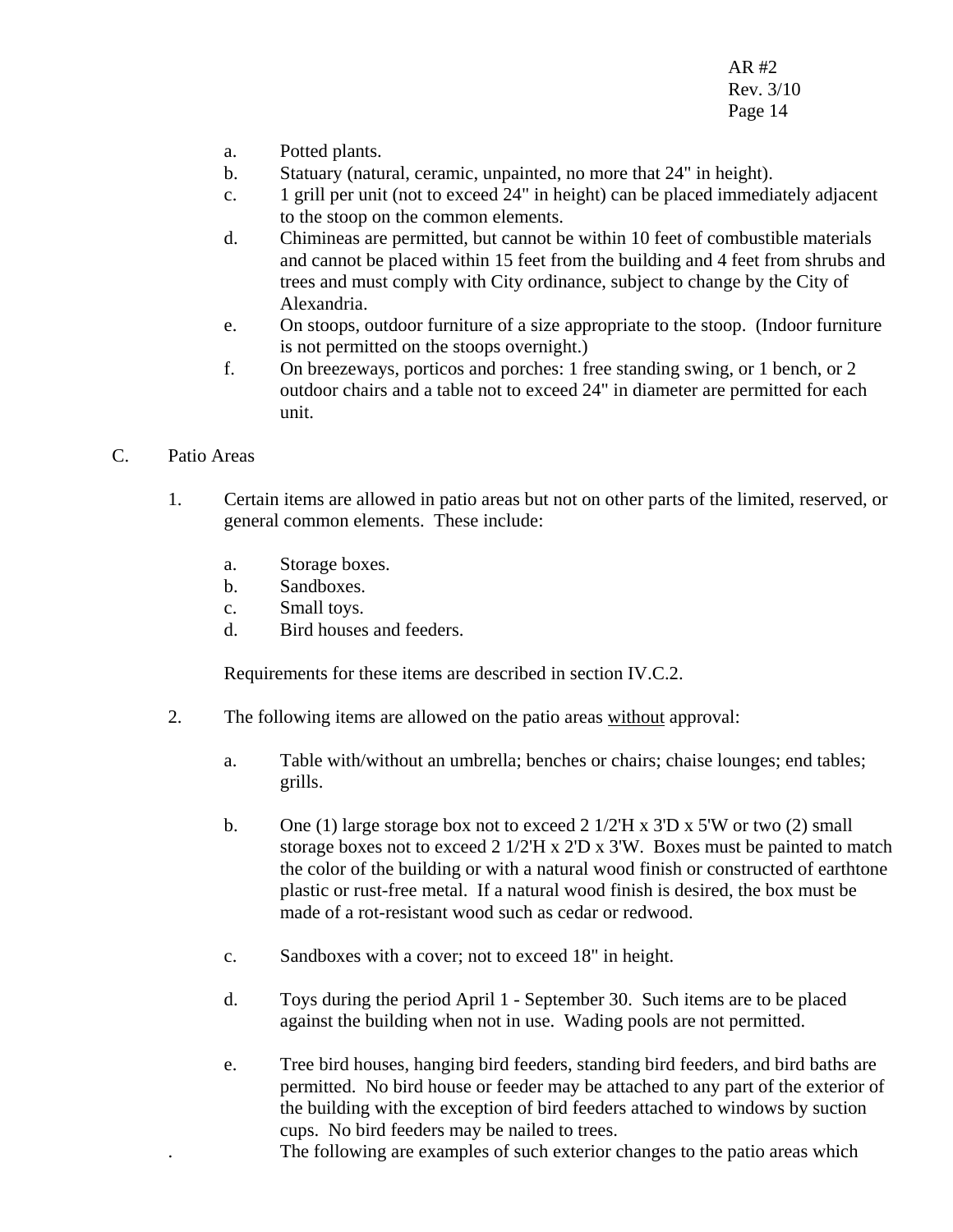require submission of a Covenants Application for Non-Routine Changes.

- a. Plantings.
- b. Plant containers.
- c. Installation of paving materials such as brick, slate, block, stone, etc.
- d. Outdoor lighting.
- e. Arbors
- f. Gates
- g. Water features
- D. Noise & Carpet
	- 1. Noise

Residents must exercise due consideration at all hours in the operation of radios, televisions, musical instruments, or any other items to ensue that the sound will not disturb others.

2. Carpet

Sufficient carpeting or rugs with padding shall be maintained on floor surfaces (excluding kitchens, closets and bathrooms) in units located over other units to adequately reduce transmission of sound between units. The intent of the Association being to minimize sound transmission to the extent reasonably possible, the following interpretations and standards are established to provide guidance to the Covenants Committee as it attempts to enforce the Bylaws provision:

- a. Carpets or rugs alone do not adequately insulate against sound transmission; they require padding to do so.
- b. Portions of a unit directly over another (other than the above stated exceptions) shall be covered by at least 9/16 inch foam padding or materials providing equivalent reduction of sound transmission.
- c. Polymeric foam cushion is not effective to insulate against sound and is, therefore, not an adequate padding.
- d. Jute and/or horsehair floor coverings do not insulate against sound transmission and are, therefore, not acceptable floor coverings by themselves.
- e. Generally, eighty percent (80%) of the floor area of each room, hallway or other area of the unit that is directly above another unit (excluding kitchens, closets, and bathrooms but specifically including stairways and landings) should be covered. In those instances where the Covenants Committee or the Board of Directors finds

that a noise problem flows between units which are side by side, they may also require affected floor areas of each room, hallway, or other areas to be carpeted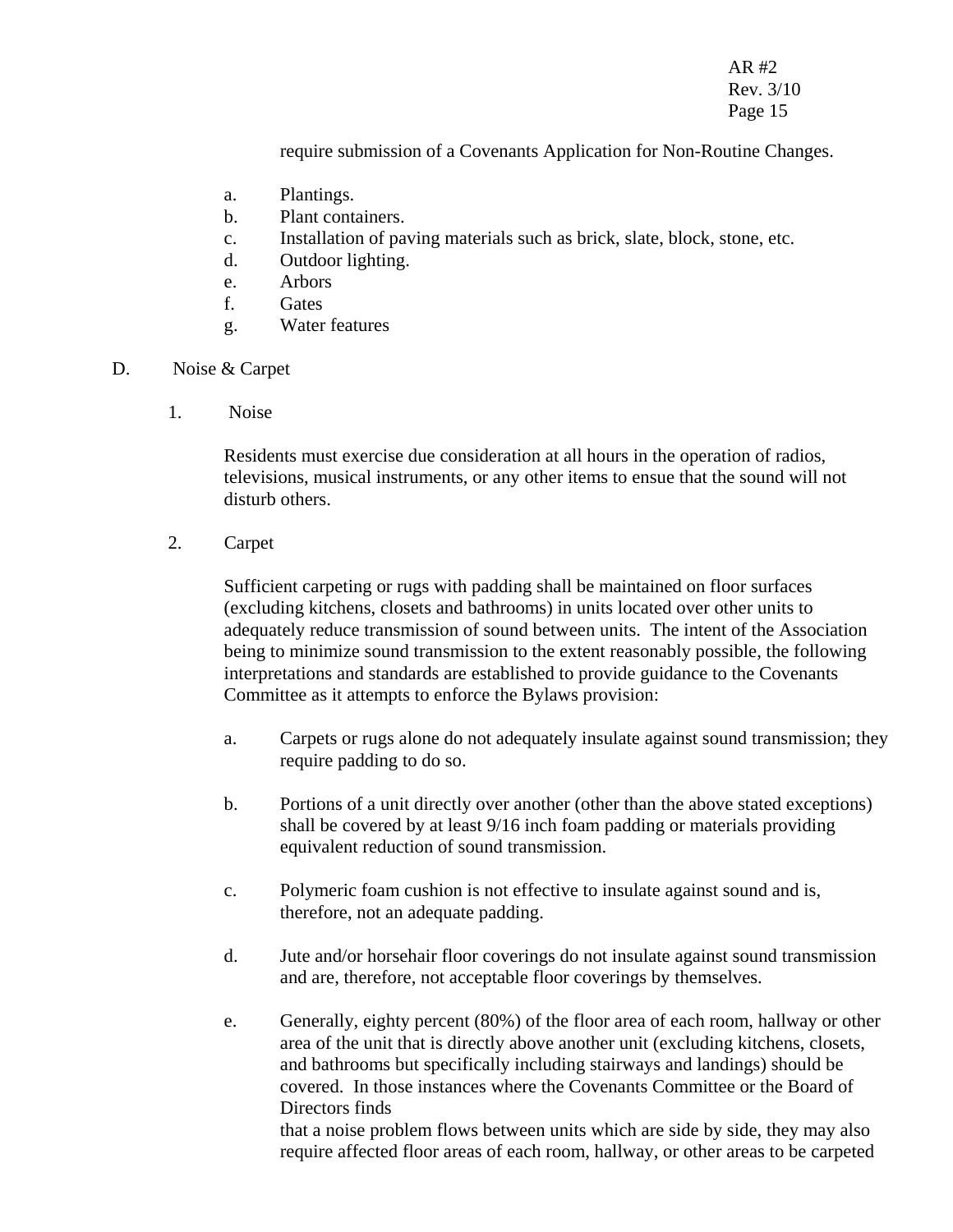and padded in order to restrict noise transmission.

- f. These provisions are intended to guide the Covenants Committee whenever it receives a written complaint on sound transmission, but there will be no unit inspections unless a written complaint is received.
- E. Doors; Doorbells, Knockers, Handles, Locks, Kickplates, Door Treatments

Administrative approval is required for any changes to door hardware made by a unit owner. Generally, hardware must be of polished or antique brass finish, in scale with approved hardware, and compatible with the architectural character of Parkfairfax. Door knockers may not exceed 5" in width and 8" in height.

Additions to or changes of locks on the door hardware must meet the above criteria and a working key(s) for emergency access to the unit must be deposited at the Parkfairfax Office.

Approved storm/screen door combinations (front/rear) may be installed by unit owners. Administrative approval only is required.

Holiday decorations are permitted on a door, door frames, posts, columns, or exterior brick without necessity of application so long as they are tasteful and timely for the season. Care must be exercised to avoid damage to the brick, wood, or columns. Any damage will become the responsibility of the owner.

Other decorative additions are not permitted on door frames, posts, columns, or exterior brick unless expressly allowed by this resolution or application to and approved by the General Manager or Covenants Committee as applicable.

Administrative approval only is required for repainting or restaining of entry doors provided colors are in conformance with the schedule of approved colors on file in the Association Office. All stained and refinished doors are the responsibility of the unit owner to maintain and seal at all times.

## F. Signs

No signs other than those noted herein shall be erected, posted or displayed upon, in, or from any unit, common element, or limited or reserved common element.

- 1. Signs that are permitted without prior approval are limited to the following:
	- a. Traffic signs erected by the Association or required by the city.
	- b. "Safe House for Children" signs, and signs for firemen locating rooms for children, elderly persons, handicapped persons, pets, etc.
	- c. Real estate "For Sale" signs of a maximum size of 24" inches square are permitted, without prior approval, to be tastefully displayed and placed inside of a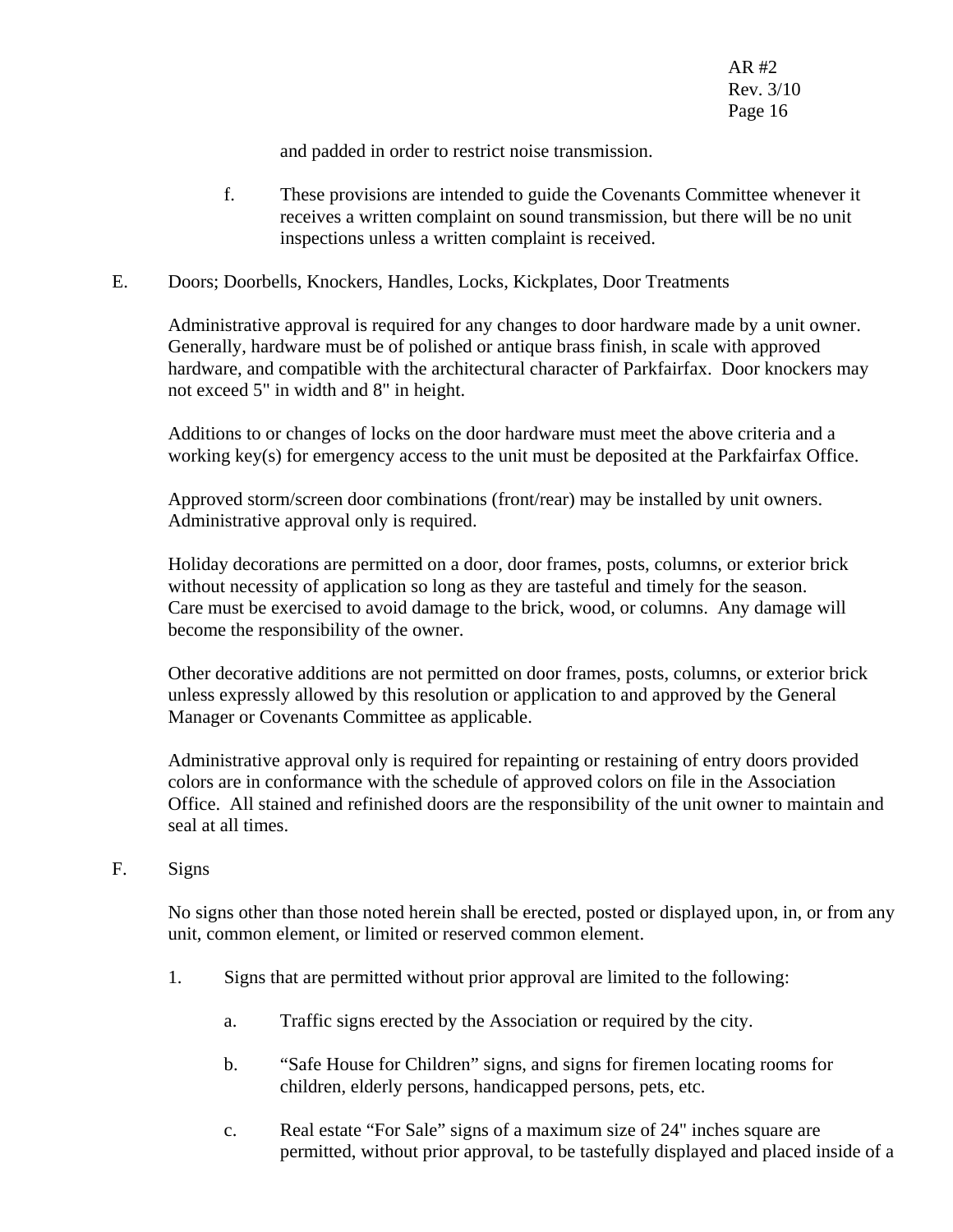closed storm or screen door or from behind a window within a unit.

- d. One real estate sign advertising an open house may be placed on the common element within 20 feet of the unit for sale, during the hours of 12:00 noon and 6:00 p.m. on Saturdays and Sundays only. If the unit is more than 20 feet from a street or lane, then a second sign is allowed to be placed in an area on a main street or lane nearest to the unit. All such signs must be removed by 6:00 p.m. each day they are posted. Failure to remove a real estate open house sign may result in a special assessment to the unit, as well as removal and disposal of the sign by the Association without reimbursement to the unit owner or the unit owner's agent.
- e. Signs which advertise Yard Sales may be placed on the common element on the day of the yard sale and removed the same day not later than 3:00 p.m.

### G. Fences and Screens

- 1. No fences are permitted. A fence is defined as any brick, block or stone wall; wooden, metal or plastic posts connected horizontally by any material; or any free standing screen.
- 2. Only landscape plant material, borders, or planter boxes may be used to define limited common elements or to effect patio privacy. Any such plant materials must, however, have Covenants Committee approval.

### H. Plumbing

If a change to the plumbing system of a unit does not adversely affect another unit or the common elements, approval is not required; however, city approval, if required, shall be obtained. Also, if it is necessary to temporarily interrupt common water service, the Association Office must be notified at least 24 hours in advance during normal office hours.

If the proposed change to the plumbing system of a unit would adversely affect another unit or the common elements, the change is prohibited.

The Association assumes no responsibility for any damage to persons or property resulting from or related to any change in plumbing from that originally installed, whether or not such change has approval.

#### I. Electrical Wiring

If a proposed change to the electrical wiring in a unit would affect another unit or the common elements or increase the amperage draw beyond the electrical rating of the panel box (125 amps), the change is prohibited.

The Association assumes no responsibility for any damage to persons or property resulting from or related to any change in wiring from that originally installed, whether or not such change has approval.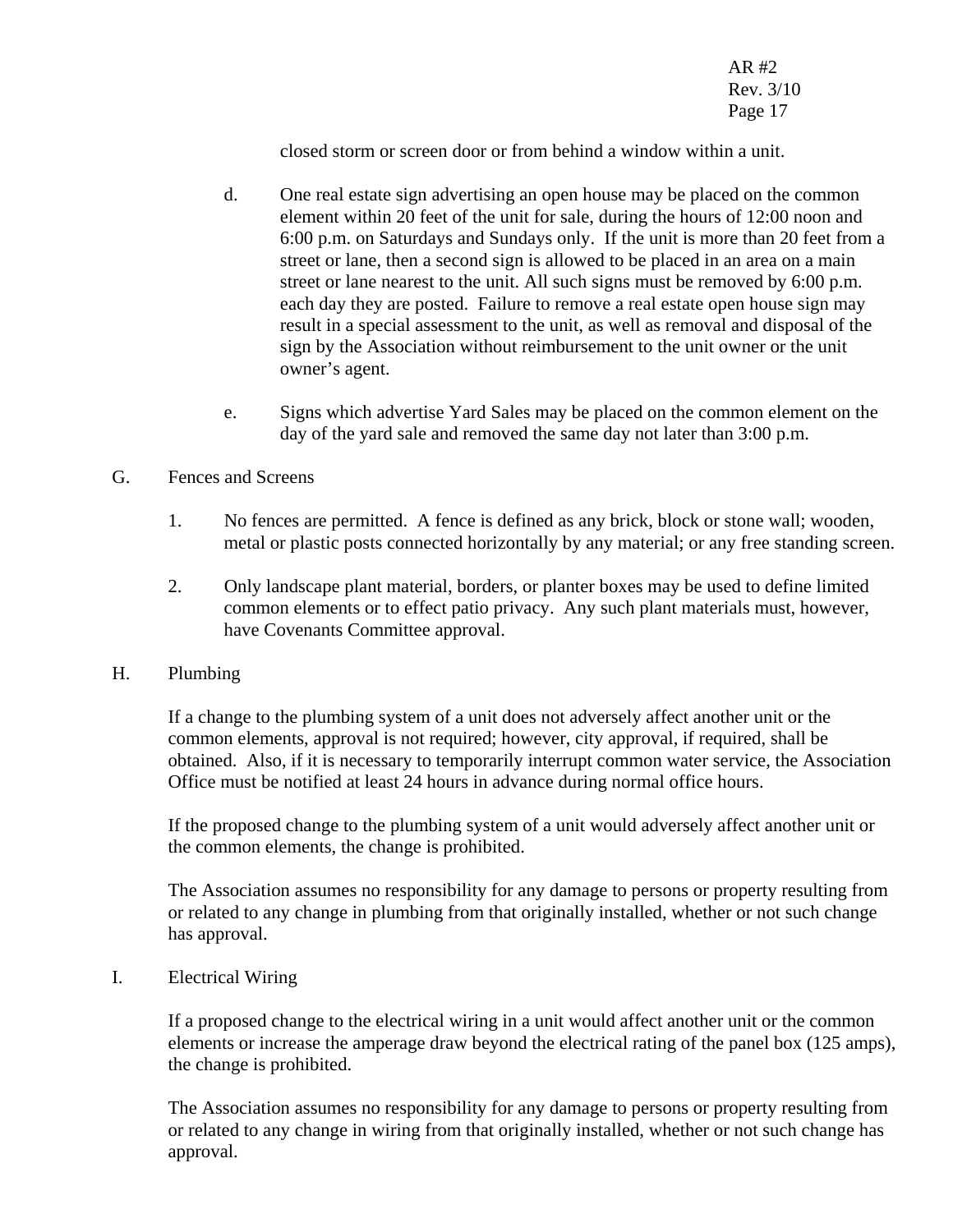J. Painting, Wallpapering, Decorating

Painting, wallpapering, and decorating within a unit do not require approval. However, such painting, wallpapering and decorating are not covered by the Association's insurance coverage and should, therefore, be insured by the unit owner.

K. Subdividing, Combining and Relocating Boundaries Between Units

Unit owners may combine, subdivide and relocate boundaries between units subject to the following provisions:

- 1. An application to subdivide, combine or relocate unit boundaries must be submitted only to and approved only by the Board of Directors prior to commencement of any change. The application must be made jointly by all the unit owners involved.
- 2. The application must contain the following:
	- a. Diagram of existing unit boundaries;
	- b. Diagram of proposed unit boundaries;
	- c. Proposed reallocation between the units involved of the aggregate percentage interest appertaining to those units, if applicable, or a statement that no such reallocation shall be necessary;
	- d. Identification of persons or firm qualified to perform the construction;
	- e. Time schedule for construction and/or demolition of the dividing walls;
	- f. Name and address of applicants' Legal Counsel if any; and
	- g. Such additional information as the Board of Directors deems necessary to fully evaluate the application.
- 3. Any new walls must meet the standards of original construction, or current building codes, if such exceed the standards of original construction. Applicants assume responsibility for all costs, including but not necessarily limited to the following: costs of reviewing, approving and filing amendments to Declaration and plats and plans, including legal fees related thereto and certification by a licensed land surveyor and a licensed architect or engineer or land surveyor, as required in the Condominium Act, such costs to be divided between or among applicants as they shall agree in writing among themselves.
- 4. Construction and/or demolition of unit boundaries may not commence until applicants have met the requirements imposed by the Board of Directors and this resolution and all appropriate instruments have been prepared, executed and properly readied for recording, and all fees paid. Once begun, construction and/or demolition must be completed within sixty (60) days and must be done in such a way as to not unreasonably disturb or interfere with other residents. Responsibility for removal of any resulting debris, from the relocation, including costs, if any, shall be borne by the applicants as they shall in writing determine among themselves. If applicant(s) fail to promptly and properly dispose of debris, the Association will take such action and levy a special assessment against the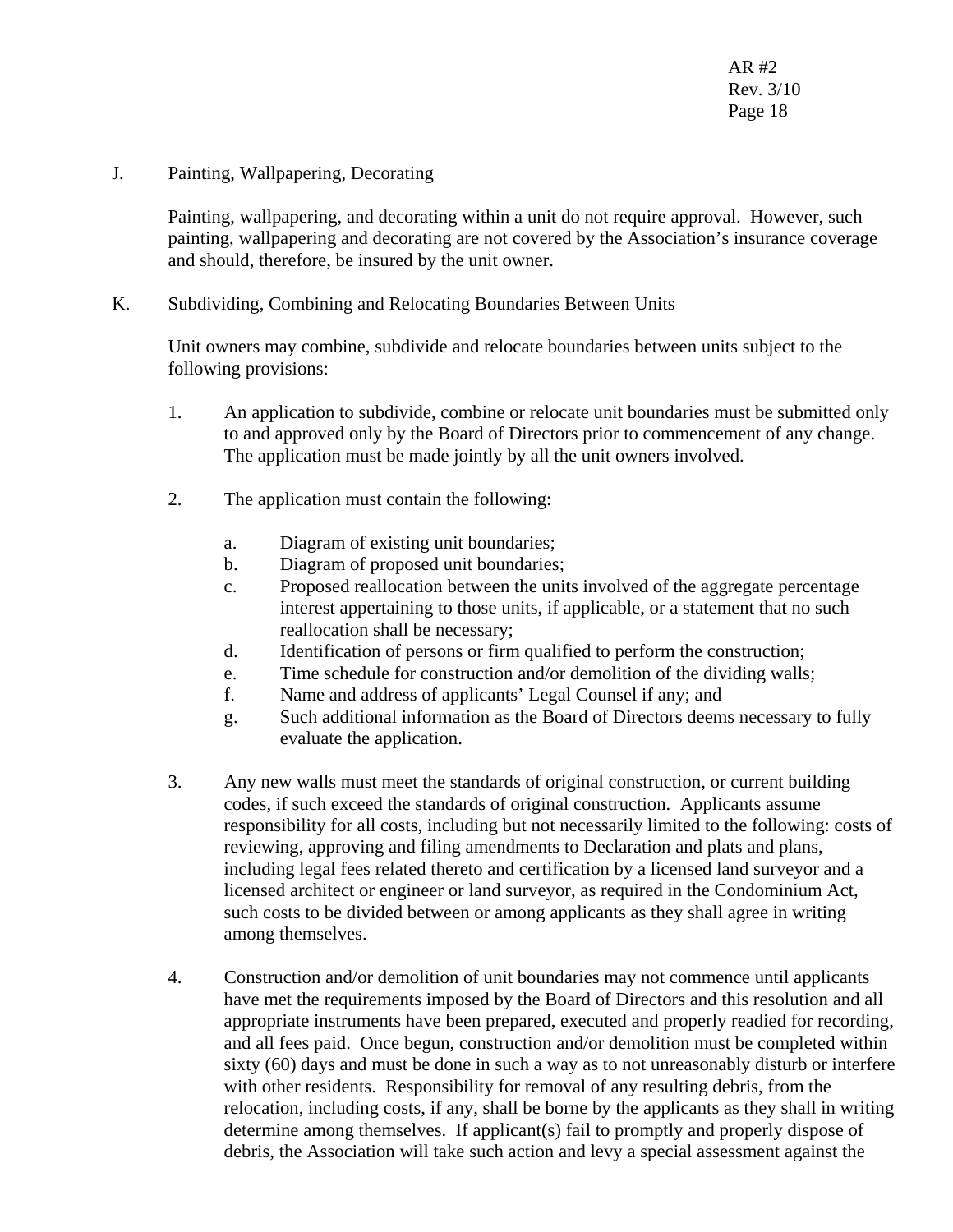appropriate unit owners to cover such expense. Such debris shall be removed from the area daily.

- L. Exterior Antennas: Exterior antennas and satellite dishes of any type are prohibited.
- M. Clothes Drying The drying or hanging of clothes is strictly prohibited anywhere outside of a unit.

## **V. PROCEDURES FOR ASSURING ARCHITECTURAL COMPLIANCE**

A. Inspection

The Covenants Administrator or Committee or its agent(s) may periodically survey the Condominium for compliance with architectural standards.

- B. Alleged Violations
	- 1. All reports of alleged violations of this resolution must be submitted in writing to the General Manager or his/her designee who will, personally or by designee, inspect to determine whether a violation exists.
	- 2. If the General Manager or his/her designee determines that a violation exists, the unit owner shall be informed in writing at the last address registered at the Association Office for said owner via certified mail, return receipt requested, or hand delivered as appropriate, giving the unit owner a specific amount of time in which to correct the violation. The unit owner may also be contacted verbally to request cooperation.
	- 3. If the unit owner does not respond to the initial letter, a second letter of notification shall be sent.
	- 4. If the second letter remains unanswered or the violation is not corrected, the matter shall be referred to the Covenants Committee, which shall then determine the appropriate disposition of the matter.
	- 5. Covenants Committee actions may include, at the Committee's discretion, any or all of the following:
		- a. Issuing a cease and desist order.
		- b. Requiring the unit owner to remove the unacceptable change or restore the affected area to its condition before the change, or to otherwise compensate the Association or affected Association members for any damages caused by the unit owner's activity.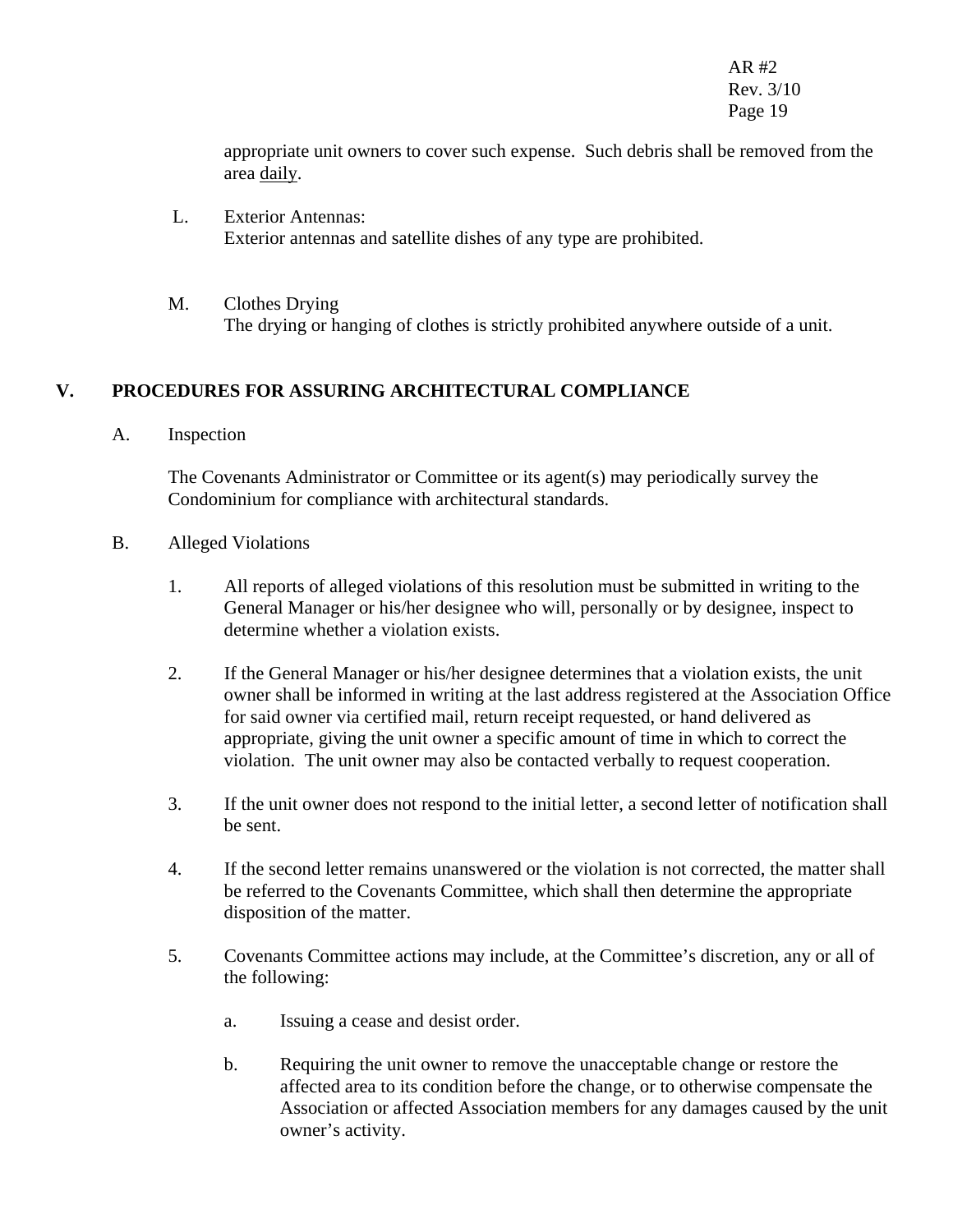- c. Having the Association correct the violation, with associated expenses charged back to the unit owner.
- d. Notifying the mortgagee of the violation.
- e. Imposing a charge in accordance with the procedures set forth in Policy Resolution Number Four.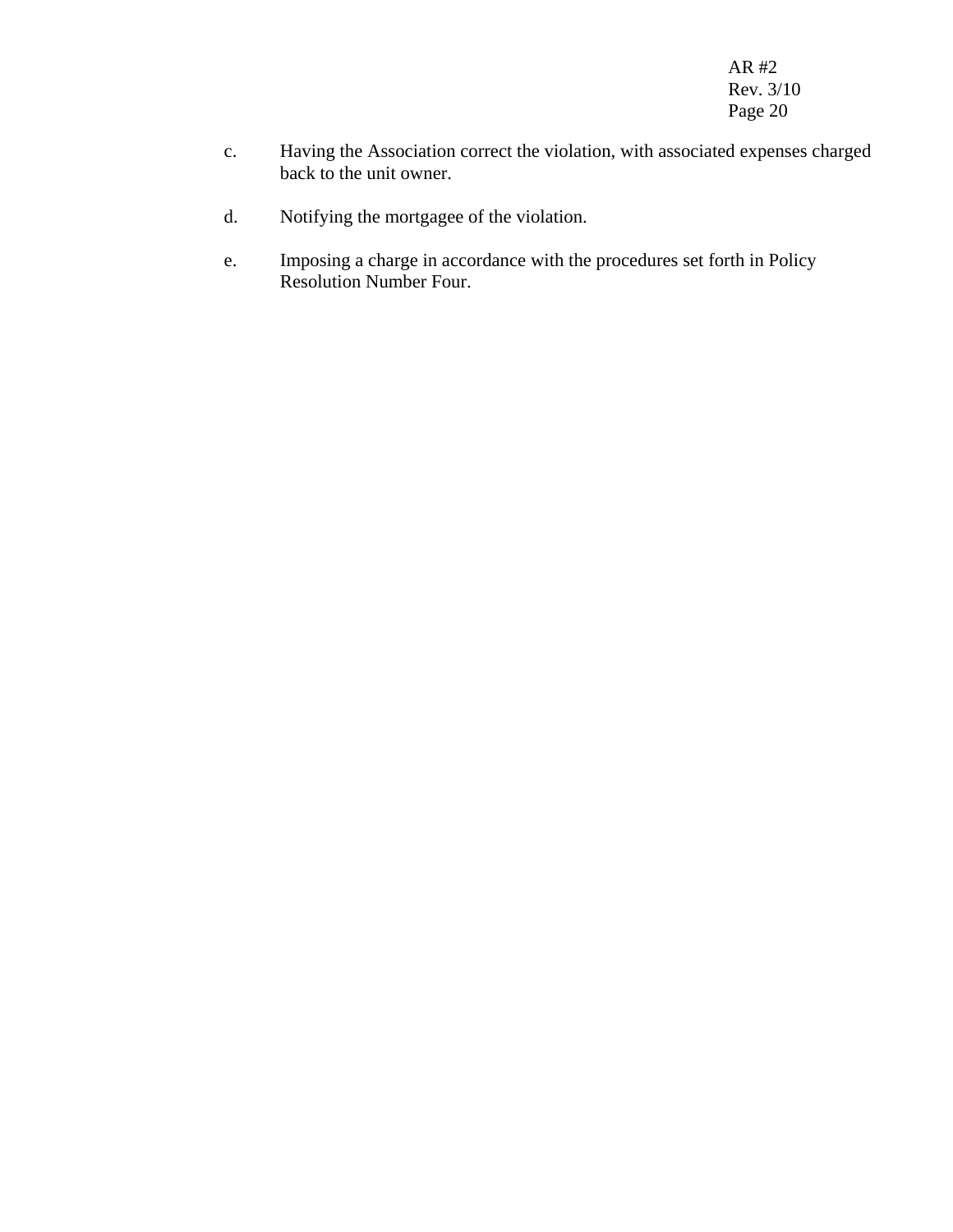### **EXHIBIT A PARKFAIRFAX CONDOMINIUM UNIT OWNERS ASSOCIATION RESOLUTION ACTION SHEET**

Resolution Type: No.

#### ADOPTED AT A REGULAR BOARD MEETING (**TYPE OF**)

(**SIGNATURE**) (**TITLE**)

ATTEST: \_\_\_\_\_\_\_\_\_\_\_\_\_\_\_\_\_\_\_\_\_\_\_\_\_\_ **SECRETARY**\_\_\_\_\_

AMENDED AT \_\_**REGULAR**\_\_\_\_ BOARD MEETING (**TYPE OF**)

AMEND SECTION NUMBER \_\_\_\_\_\_\_\_\_\_

ATTEST: \_\_\_\_\_\_\_\_\_\_\_\_\_\_\_\_\_\_\_\_\_\_\_\_\_\_ \_\_\_\_\_\_\_\_\_\_\_\_\_\_\_\_\_\_\_\_\_\_\_\_\_\_

(**SIGNATURE**) (**TITLE**)